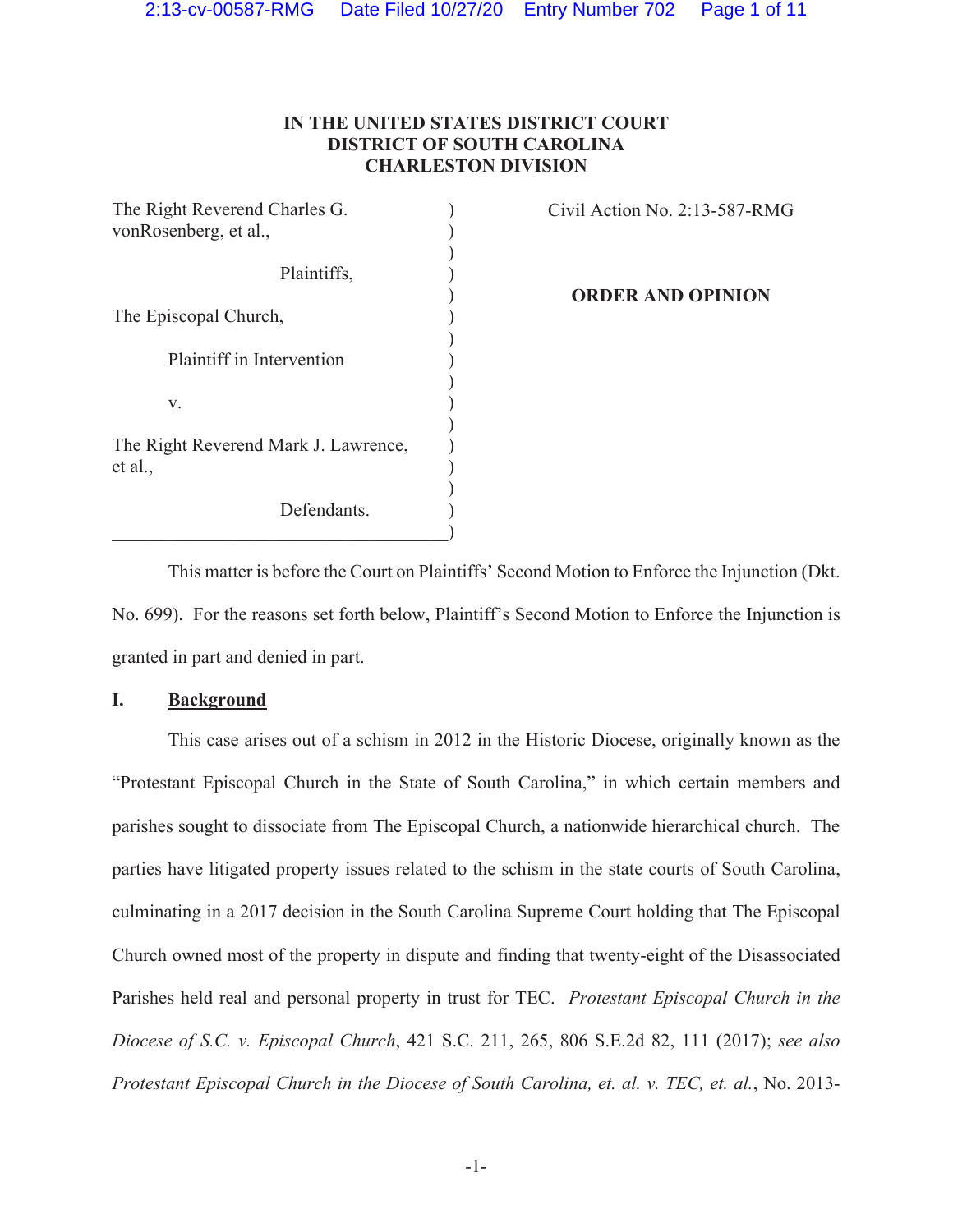CP-18-00013, at \*17 (S.C. Cir. Ct. June 19, 2020) (enforcing on remittur the South Carolina Supreme Court's Collective Opinions and finding, *inter alia*, that the Collective Opinions held "[t]he Diocese and Parish churches successfully disassociated from TEC by following the procedures required for disassociation under South Carolina neutral principles of corporate law"). Given the long history of this case and the multiple Parties, it is important at the outset to identify the principal Parties:

- 1) Plaintiff The Episcopal Church (hereafter "TEC") is the national church and an Intervenor Plaintiff in this action;
- 2) The Protestant Episcopal Church in the State of South Carolina (hereafter the "Historic Diocese"), which was formed as early as 1785 and was long affiliated with TEC;
- 3) Plaintiff The Episcopal Church in South Carolina (hereafter "TECSC"), which was headed initially by Plaintiff Bishop Charles G. vonRosenberg and subsequently by Plaintiff Provisional Bishop Gladstone B. Adams, III and is affiliated with TEC;
- 4) Defendant Disassociated Diocese,<sup>1</sup> headed by Defendant Right Reverend Mark Lawrence and was formed following the schism in 2012 to disassociate from TEC.
- 5) The Defendant parishes associated with the Disassociated Diocese (hereafter "Disassociated Parishes").

While the state courts addressed property issues, in this action the Parties raised issues surrounding the use of certain trademarks in contest between TEC and its affiliates and the Disassociated Diocese and its affiliates. (Dkt. Nos. 146, 150).

On September 19, 2019, this Court granted summary judgment in favor of TEC and TECSC, finding that TECSC is the lawful successor of the Historic Diocese, granting summary judgment on Plaintiffs' claims for trademark infringement, trademark dilution and false

<sup>&</sup>lt;sup>1</sup> The term "disassociated diocese" was utilized by Chief Justice Beatty in the controlling decision of the South Carolina Supreme Court in *Protestant Episcopal Church in the Diocese of South Carolina v. The Episcopal Church,* 421 S.C. 211, 250 n. 29 (2017). The Disassociated Diocese has since selected the new name, "The Anglican Diocese of South Carolina." (Dkt. No. 688 at 2.)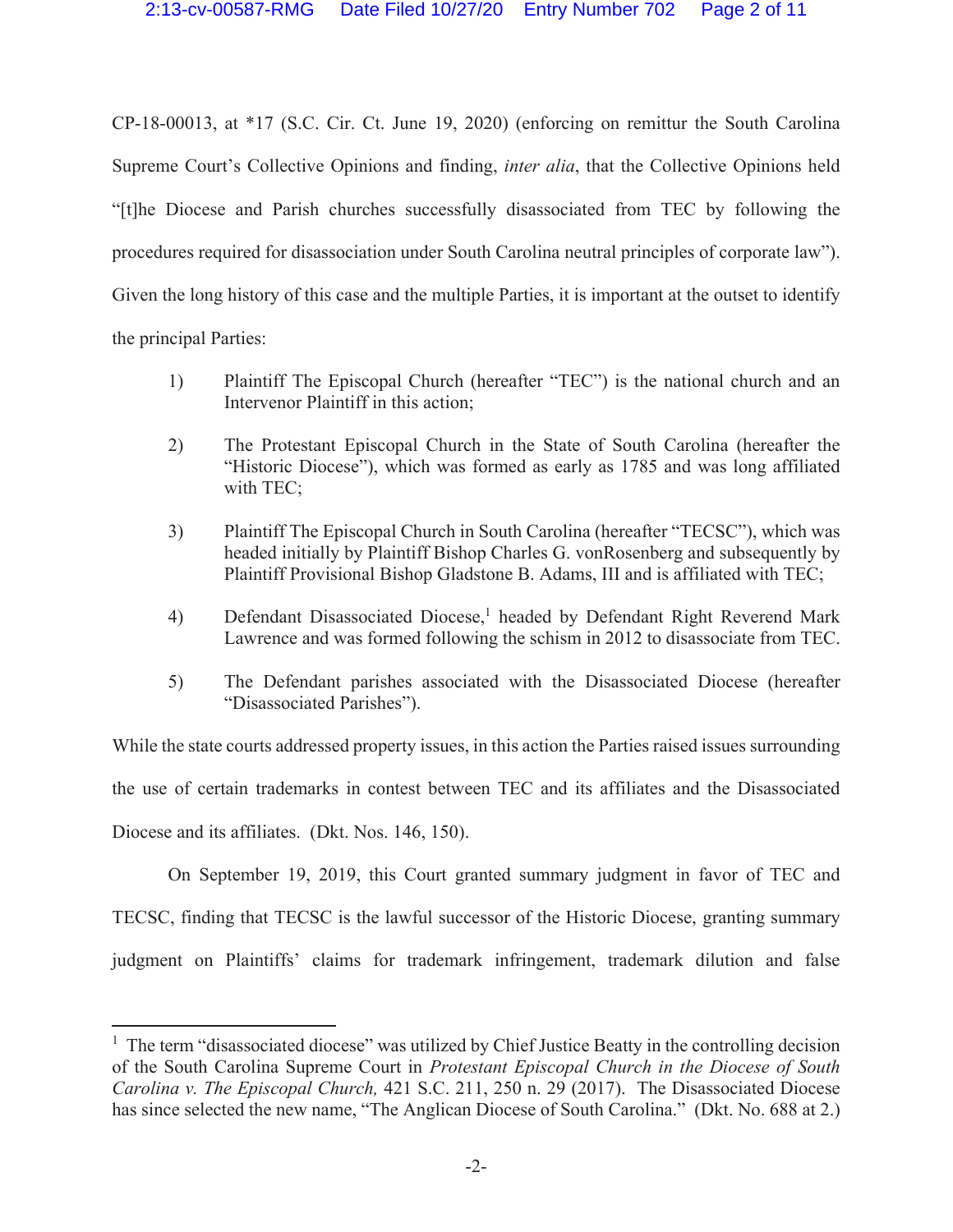advertising and issuing an injunction prohibiting the Disassociated Diocese or the Disassociated Parishes from using any of the following marks or any mark that is confusingly similar:

- The Protestant Episcopal Church in the United States;
- The Episcopal Church;
- The Episcopal Church Welcomes You;
- La Iglesia Episcopal, and;
- The Episcopal Shield.<sup>2</sup>
- Diocese of South Carolina;
- The Episcopal Diocese of South Carolina;
- The Protestant Episcopal Church in the Diocese of South Carolina;
- The Diocesan Seal. $3$

(hereafter, the "enjoined marks") (Dkt. Nos. 667; 668.)

On November 11, 2019, Plaintiffs TEC and TECSC moved to enforce this injunction. (Dkt. No. 686). On December 12, 2019, the Court granted in part and denied in part Plaintiffs' motion. *See vonRosenberg v. Lawrence*, 429 F. Supp. 3d 175, 189 (D.S.C. 2019). The Court enjoined Defendants' use of, *inter alia*, the following marks or any marks confusingly similar: "Founded in 1785," "14th Bishop," "XIV Bishop," and "229th Convention" or any numbered Convention indicating a history dating to 1785.

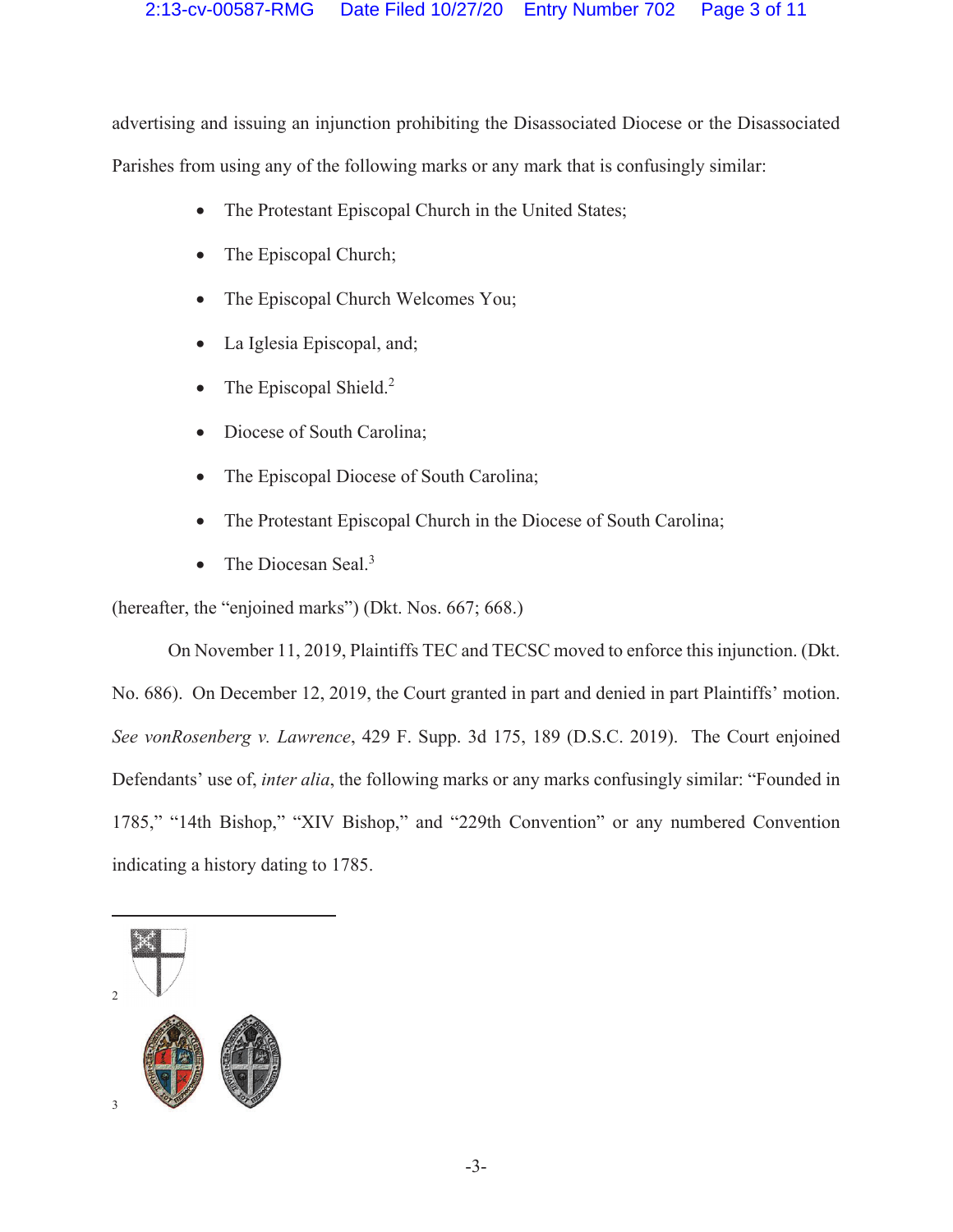On September 10, 2020, Plaintiffs TEC and TECSC filed a Second Motion to Enforce the Injunction. (Dkt. No. 699). TEC and TECSC allege twenty-seven (27) violations of the injunction. (*Id.* at 6-10). TEC and TECSC contend that Defendants wrongfully used the following marks: (a) "Diocese of South Carolina" or "Diocese of SC"; (b) "Protestant Episcopal Church in the Diocese of South Carolina"; (c) "1785"; (d) "14th Bishop" or "XIV Bishop"; (e) "2009 convention"; (f) "2008 consecration"; (g) Diocesan Shield; and (h) Episcopal Shield. On September 24, 2020, Defendants filed a response in opposition to TEC and TECSC's motion. (Dkt. No. 700).<sup>4</sup> On October 1, 2020, TEC and TECSC filed a reply. (Dkt. No. 701). TEC and TECSC's motion is fully briefed and ripe for disposition.

#### **II. Legal Standard**

A court has continuing jurisdiction over its permanent injunction regardless of a pending appeal. *Hudson v. Pittsylvania Cty., Va.*, 774 F.3d 231, 234 (4th Cir. 2014). While Plaintiffs style their motion a petition to enforce the injunction, a court enforces its injunctions through "a finding of contempt, [which] springs from the court's inherent equitable powers." *Innovation Ventures, LLC v. N2G Distrib., Inc.*, 763 F.3d 524, 544 (6th Cir. 2014*) citing Porter v. Warner Holding Co.*, 328 U.S. 395, 398, 66 S. Ct. 1086 (1946). To make out a claim for civil contempt, the movant must demonstrate, by clear and convincing evidence, four elements:

(1) the existence of a valid decree of which the alleged contemnor had actual or constructive knowledge; (2) that the decree was in the movant's "favor"; (3) that

<sup>&</sup>lt;sup>4</sup> The parties agree that alleged act of infringement No. 27 was committed by an entity that is not a party to this lawsuit. *See* (Dkt. No. 700 at 9) ("Exhibit 27 is from the Facebook page for the Church of the Atonement, Walterboro, SC. This entity was named in Plaintiffs' complaint but was never served a summons or complaint."); (Dkt. No. 701 at 2) ("Defendants point out that one of the infringing websites is connected to a dormant mission church that is part of their disassociated diocese, but not a party to this action; and therefore, that although it is still bound by the Injunction and should comply by removing the infraction from the internet, it should not be held in contempt without being joined as a party. Plaintiffs take no issue with this point, which is an anomaly among the 27 examples of infractions.") The Court therefore declines to address alleged act of infringement No. 27.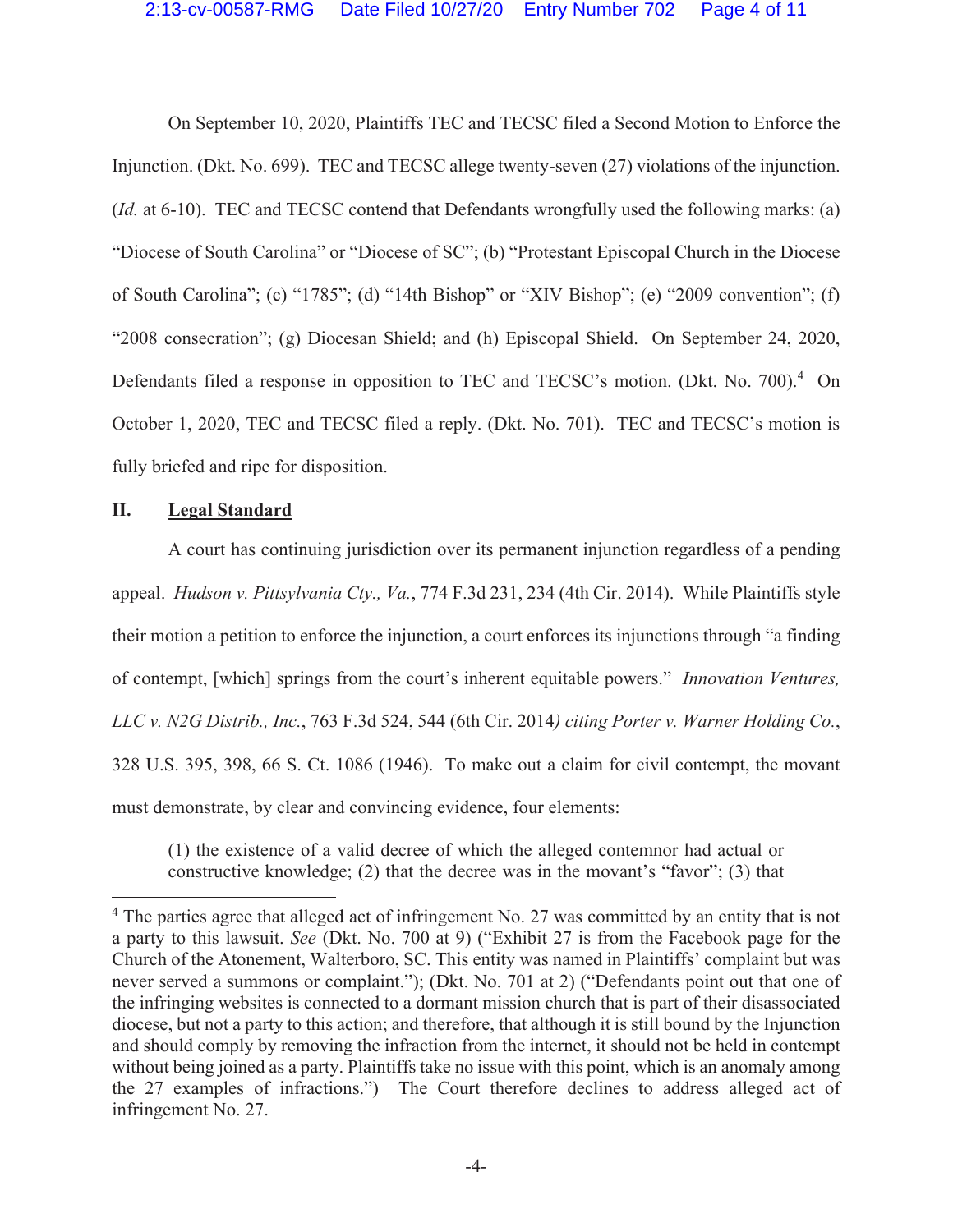the alleged contemnor by its conduct violated the terms of the decree, and had knowledge (at least constructive knowledge) of such violations; and (4) that the movant suffered harm as a result.

*Rainbow Sch., Inc. v. Rainbow Early Educ. Holding LLC*, 887 F.3d 610, 617 (4th Cir. 2018) (citations omitted). Importantly, intent is irrelevant to a finding of civil contempt. *See McComb v. Jacksonville Paper Co.*, 336 U.S. 187, 191, 69 S. Ct. 497, 499 (1949) ("Since the purpose is remedial, it matters not with what intent the defendant did the prohibited act."). However, the order allegedly violated must be one that had set forth "'in specific detail an unequivocal command' which a party has violated." *In re Gen. Motors Corp.*, 61 F.3d 256, 258 (4th Cir. 1995) (citations omitted).

### **III. Discussion**

As explained by courts of appeal, when faced with parties who have already been found to violate a trademark, "[t]he sole issue before the district court…[is] whether [defendants] violated the injunction, that is, whether the [the new mark] is 'confusingly similar' to the [enjoined mark]." *Wella Corp. v. Wella Graphics, Inc.*, 37 F.3d 46, 48 (2d Cir. 1994) *citing Oral-B Labs. v. Mi-Lor Corp.*, 810 F.2d 20, 22-23 (2d Cir.1987). In making this determination, it is well-settled that "a party subject to a preliminary injunction has a 'duty to keep a safe distance from the line drawn by the district court's injunction.'" *Simone v. VSL Pharm., Inc.*, No. CV TDC-15-1356, 2016 WL 3466033, at \*16 (D. Md. June 20, 2016) *citing Oral-B Labs.*, 810 F.2d at 24. *See also Howard Johnson Co., Inc. v. Khimani*, 892 F.2d 1512, 1517 (11th Cir. 1990) ("[T]he legal posture of this case places a heavier burden upon the [alleged infringer] of avoiding a colorable imitation of or diluting [its competitor's] trade and service marks than upon a party not already preliminarily enjoined from engaging in such activity."); 5 McCarthy on Trademarks and Unfair Competition § 30:21 (5th ed.) ("A trademark infringer, once caught, should expect some fencing in. It should have its conduct carefully scrutinized in future use and should not be allowed to claim the same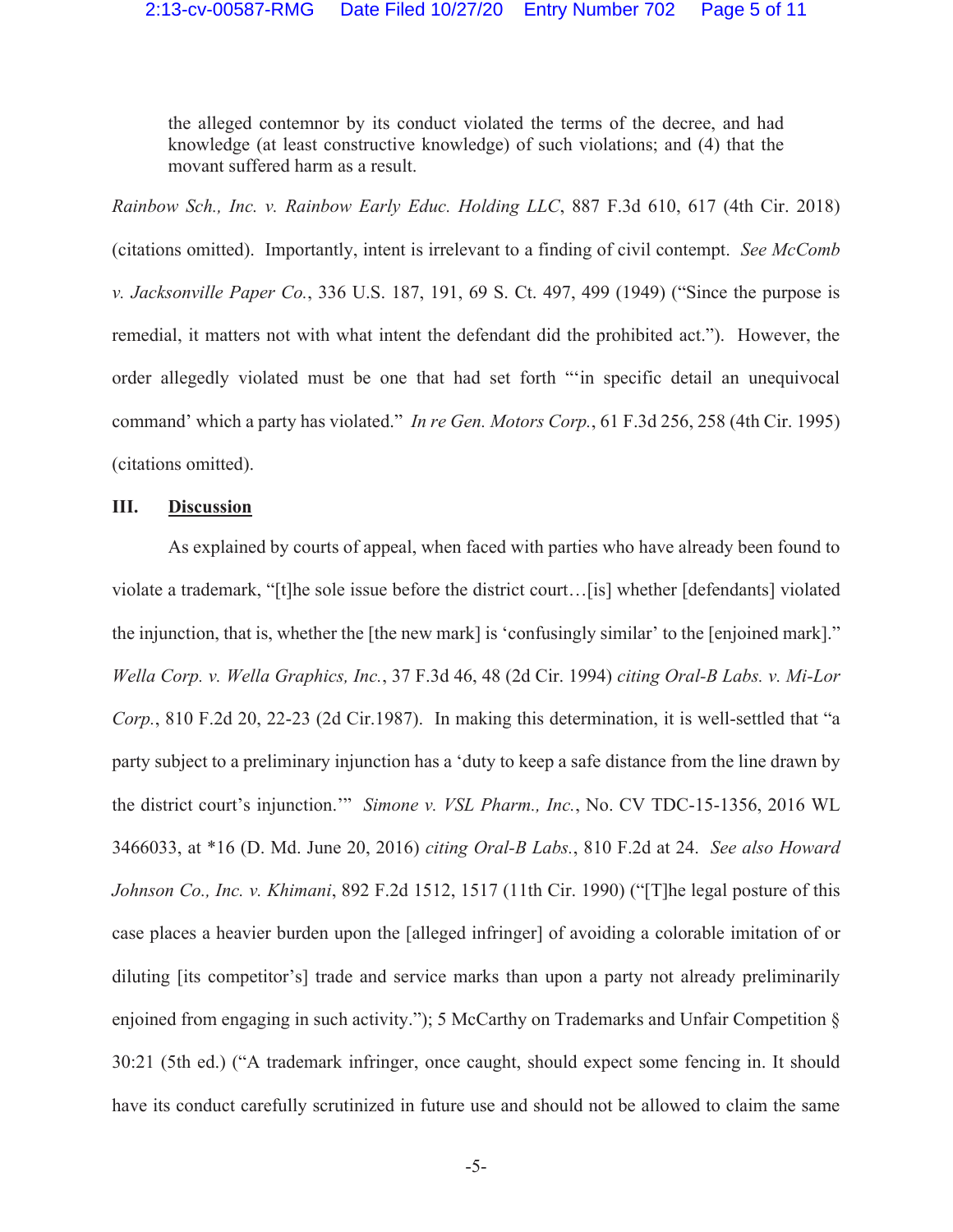leniency accorded a good faith user who starts use of the mark which the enjoined defendant has shifted to.")

In reviewing an infringer's later use, the so-called "Safe Distance Rule" is an equitable principle that permits courts to:

require a business to 'keep a safe distance away from the margin line—even if that requirement involves a handicap as compared with those who have not disqualified themselves.'…The safe distance rule thus 'prevent[s] known infringers from using trademarks whose use by non-infringers would not necessarily be actionable.'

*Simone*, 2016 WL 3466033, at \*26 *quoting John Allan Co. v. Craig Allen Co.*, LLC, 540 F.3d 1133, 1142 (10th Cir. 2008); *Innovation Ventures, LLC v. N2G Distrib., Inc.*, 763 F.3d 524, 544 (6th Cir. 2014). It is a standard that, "reliev[es] the reviewing court of the need to retry the entire range of issues that may be relevant in an infringement action for each small variation the defendant makes to the enjoined mark." *Id. quoting PRL USA Holdings, Inc. v. U.S. Polo Ass'n, Inc.*, 520 F.3d 109, 118 (2d Cir. 2008). While the Fourth Circuit has not formally adopted the rule, it has commented that the rule's reasoning is "persuasive." *Osem Food Indus. Ltd. v. Sherwood Foods, Inc.*, 917 F.2d 161, 164 (4th Cir. 1990) ("we note that some courts have indicated persuasively that once a company commits an unfair business practice it 'should thereafter be required to keep a safe distance away from the margin line.'") (citations omitted).

Having stated the applicable law in determining whether there has been a violation of the injunction, the Court turns to the actions that TEC and TECSC allege violate the Court's injunction.

# *1. Use of the marks "Diocese of South Carolina" or "Diocese of SC"; "1785"; "14th Bishop" or "XIV Bishop"; and use of the "Diocesan Shield" and the "Episcopal Shield"*

TEC and TECSC allege that Defendants continue to wrongfully use the marks: (a) "Diocese of South Carolina" or "Diocese of SC" (Dkt. No. 699 at 6-8) (acts of infringement Nos.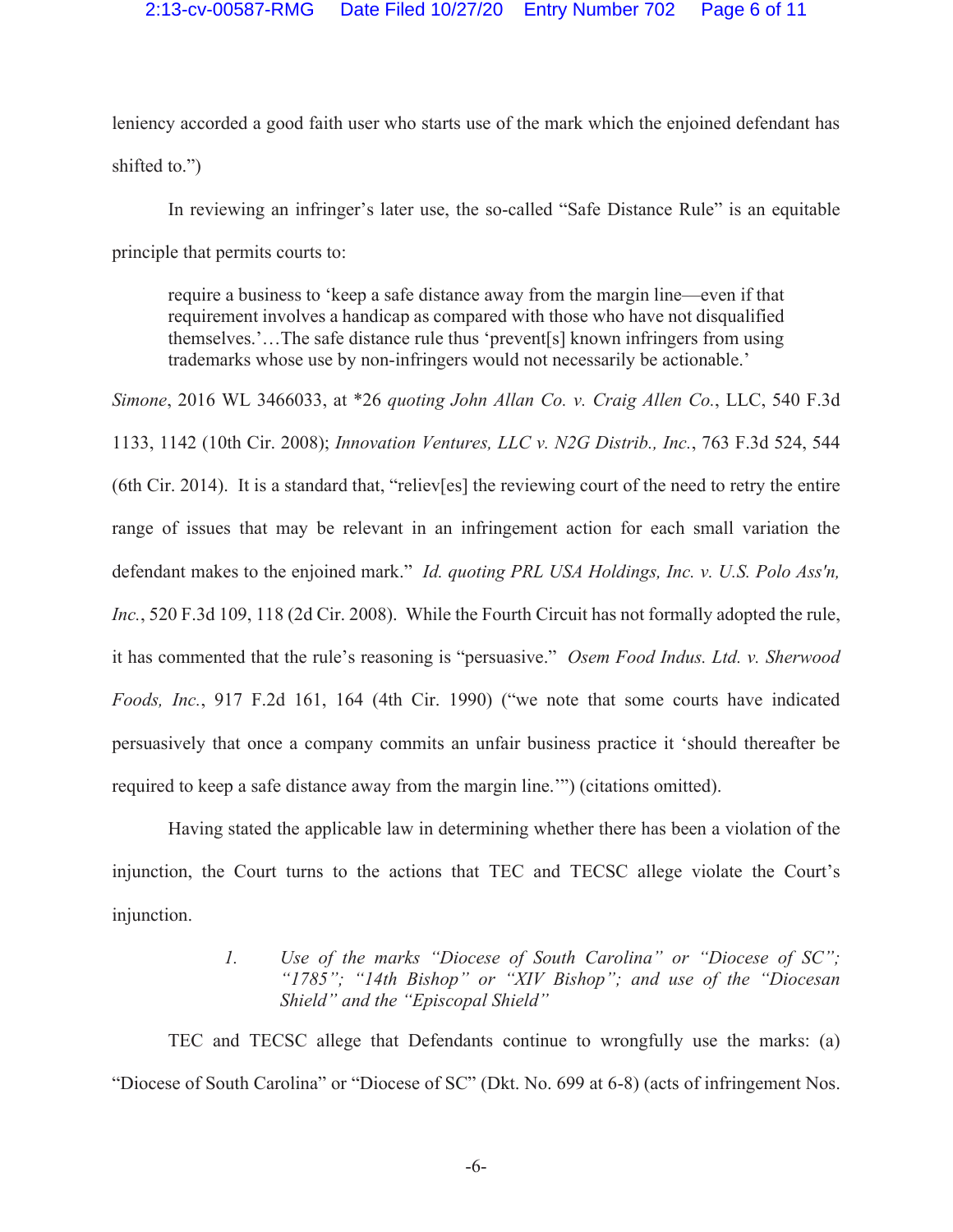1-14); "1785" (*Id.* at 8) (acts of infringement Nos. 17 and 18); "14th Bishop" and "XIV Bishop" (*Id.* at 8-9) (acts of infringement Nos. 19 and 20); and the Diocesan Shield and the Episcopal Shield. (*Id.* at 10) (acts of infringement Nos. 26 and 27). In their response in opposition, Defendants assert that they have cured these acts of infringement. (Dkt. No. 700 at 7-8). TEC and TECSC do not dispute that these alleged acts of infringement have been cured. (Dkt. No. 701 at 1) ("Defendants admit to violating the Injunction, informing the Court that they removed 25 of the 27 examples of infractions cited by Plaintiffs from the internet.") TEC and TECSC's motion is thus denied as moot to the extent it alleges Defendants are wrongfully using the marks "Diocese of South Carolina" or "Diocese of SC"; "1785"; "14th Bishop" or "XIV Bishop"; and the "Diocesan Shield" or the "Episcopal Shield."

*2. Use of the terms "2009 Convention" and "2008 Consecration"*

TEC and TECSC allege that Defendants are violating the injunction by using the terms "2009 Convention", (Dkt. No. 699 at  $9$ )<sup>5</sup> (acts of infringement Nos. 21 and 22), and "2008 Consecration",  $(Id.$  at 9-10)<sup>6</sup> (acts of infringement 23-25).

For their part, Defendants argue that neither "2009 Convention" nor "2008 Consecration" are enjoined marks. (Dkt. No. 700 at 9). Specifically, as it pertains to "2009 Convention," Defendants argue it "in no way indicates that the Convention dates back to 1785, as '229th Convention' does and as this Court held was impermissible." (*Id.*) (citing *vonRosenberg v.* 

<sup>&</sup>lt;sup>5</sup> TEC and TECSC cite the following as an example of Defendants' infringement: "We continue as faithful Anglicans under the leadership of The Rt. Rev. Mark J. Lawrence, the 14th Bishop of the Diocese, pursuing the vision first cast in his message at the *2009 Diocesan Convention*, where he urged us to focus on 'Making Biblical Anglicans for a Global Age.'" (Dkt. No. 699 at 9) (emphasis added).

<sup>&</sup>lt;sup>6</sup> TEC and TECSC cite the following as an example of Defendants' infringement: "Bishop Mark Joseph Lawrence was *consecrated* the Bishop of the Anglican Diocese of South Carolina on January 26, *2008*, at the Cathedral of St. Luke and St. Paul in Charleston." (*Id.* at 9-10) (emphasis added).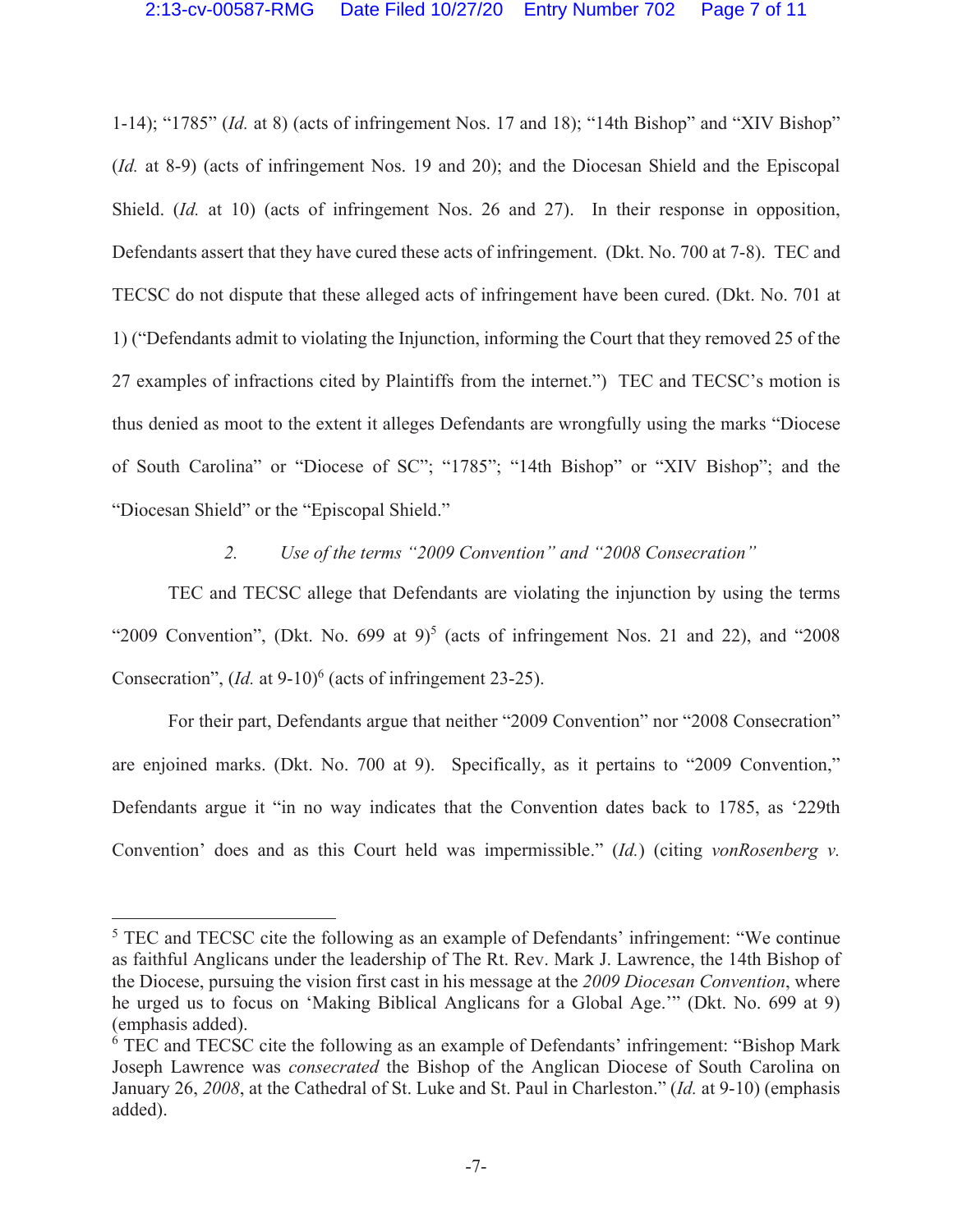*Lawrence*, 429 F. Supp. 3d at 183-85 (finding that Defendants' use of the term "229th Convention" coopted SEC and TECSC's goodwill as the Historic Diocese)). As it pertains to the term "2008 Consecration" Defendants argue:

When referencing the 2008 consecration of Bishop Lawrence, he was consecrated as a Bishop in that year and he was the Bishop of the Diocese of South Carolina. According to this Court's order, he ceased being the Bishop of the Diocese of South Carolina in 2012, but he still remains the Bishop of the Anglican Diocese of South Carolina. The reference to the year of his consecration does not co-opt the goodwill of the Plaintiff and does not reference him as the 14th Bishop of the Diocese of South Carolina (which he historically remains).

(*Id.* at 10). In response, TEC and TECSC argue that this "reading of the Injunction disregards the Court's ruling that Defendants' disassociated diocese was formed in 2012 and is not the successor of the Historic Diocese." (Dkt. No. 701 at 2).

The Court finds that the terms "2009 Convention" and "2008 Consecration" do not violate the injunction. First, neither "2009 Convention" nor "2008 Consecration" is an enjoined mark. Second, these terms do not coopt TECSC's goodwill as the Historic Diocese nor indicate to the public that Defendants *are* the Historic Diocese. *See vonRosenberg v. Lawrence*, 429 F. Supp. 3d at 185 & n.7 (noting the term "229th Diocese Convention" violated the injunction because the term implied the Disassociated Dioceses "was the Historic Diocese at the time of its founding in 1785 or that the Disassociated Diocese, by continuing the Historic Diocese's numbering for bishops and conventions, is the successor to the Historic Diocese"). Third and lastly, Defendants are correct that the term "2008 consecration" is not "an attempt to benefit from the goodwill of the marks subject to these injunctions . . . [as] [t]he words are used to describe an event that occurred in a specific year. The 2008 consecration in no way plays off the terms that the Court found also violated the Court's Order and Injunction." (Dkt. No. 700 at 10).

Accordingly, TEC and TECSC's motion is denied to the extent that it seeks to forbid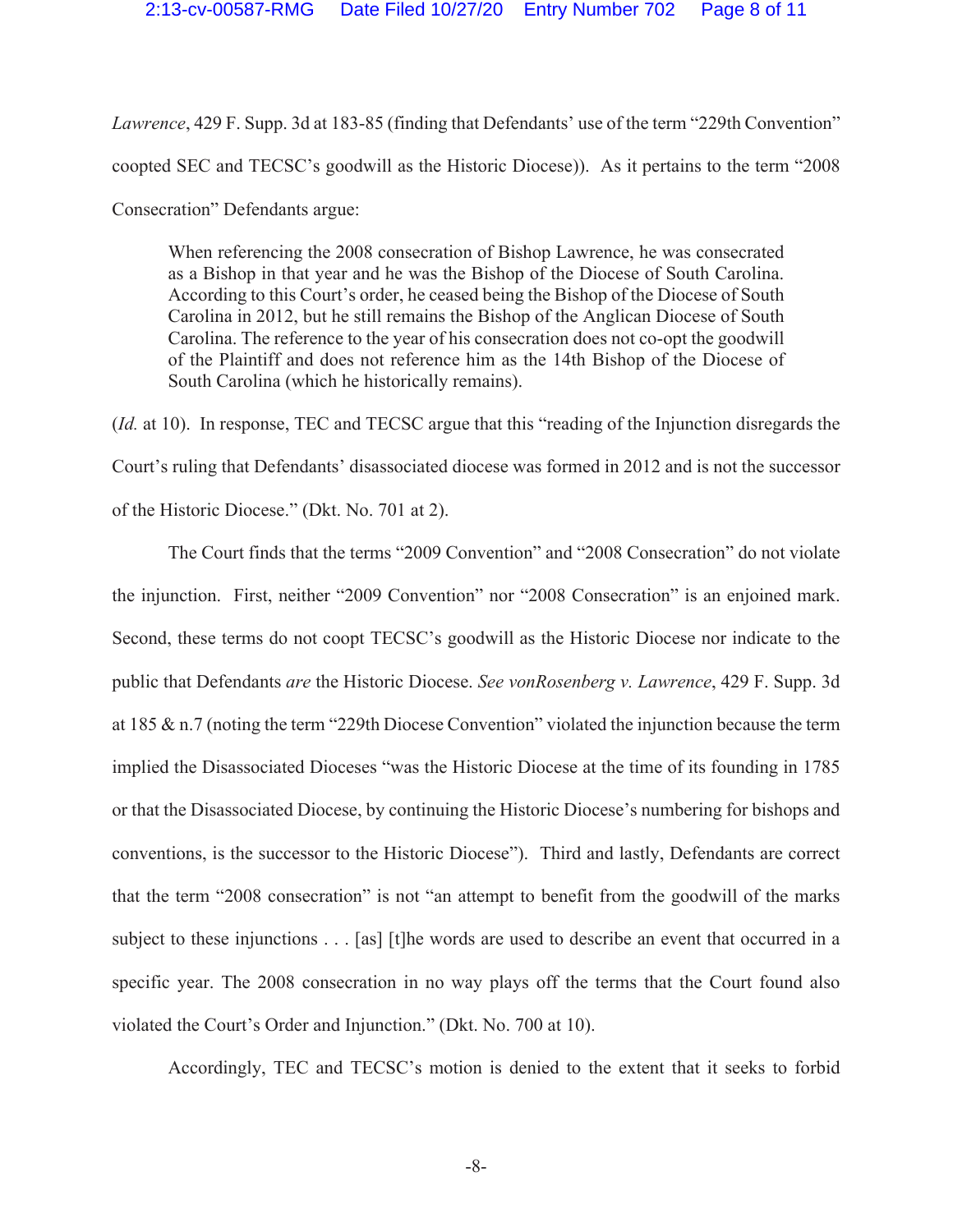Defendants' use of the terms "2009 Convention" and "2008 Consecration."

*3. Use of the mark "Protestant Episcopal Church in the Diocese of South Carolina"*

TEC and TECSC contend that Defendants wrongfully used the mark "Protestant Episcopal Church in the Diocese of South Carolina" while applying for and obtaining a Paycheck Protection Program ("PPP") loan from the Small Business Administration. (Dkt. No. 699 at 8) (act of infringement No. 16). Defendants admit to this usage and do not dispute that "Protestant Episcopal Church in the Diocese of South Carolina" is an enjoined mark. (Dkt. No. 700 at 10-11). Defendants argue this use is permitted, however, by *Protestant Episcopal Church in the Diocese of South Carolina, et. al. v. TEC, et. al.*, No. 2013-CP-18-00013, at \*17 (S.C. Cir. Ct. June 19, 2020) (enforcing on remittur the South Carolina Supreme Court's Collective Opinions and finding, *inter alia*, that the Collective Opinions held "[t]he Diocese and Parish churches successfully disassociated from TEC by following the procedures required for disassociation under South Carolina neutral principles of corporate law").

The Court finds Defendants in civil contempt for their use of this mark.

As this Court previously held while granting in part and denying in part Plaintiffs' first motion to enforce the injunction, the first and second factors for civil contempt are both satisfied here. Specifically, this Court has previously issued a valid decree in TEC and TECSC's favor finding that TECSC is the successor to the Historic Diocese. *See vonRosenberg v. Lawrence*, 429 F. Supp. 3d at 183 ("Turning to the first factor for civil contempt, whether there was a valid decree . . . this Court held clearly that the Disassociated Diocese is not a successor of the Historic Diocese, and instead is an organization that was formed in 2012.); *Id.* ("Second, regarding whether the decree was in the movant's favor, the Court's Orders (Dkt. Nos. 667, 668) were in favor of Plaintiffs, and therefore they may move to enforce the Injunction."). The first two factors for a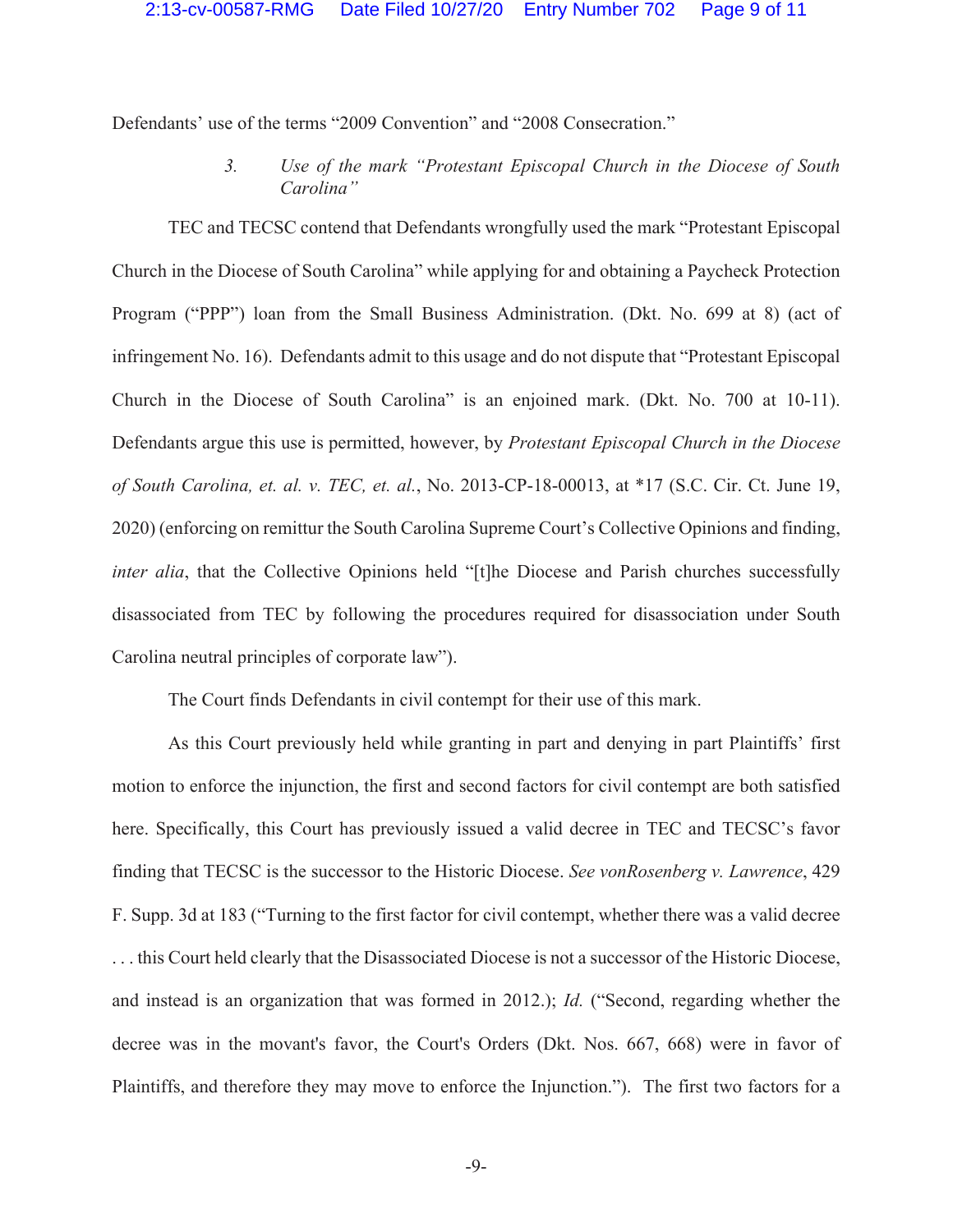finding of civil contempt are thus satisfied.

Next, the Court must assess whether the Defendants violated the terms detailed above and had knowledge of the violations. The Court finds a violation of the express terms of the Court's Order and Injunction. As noted above, "Protestant Episcopal Church in the Diocese of South Carolina" is an enjoined mark. Defendants admit as much and acknowledge using the term. *See*  (Dkt. No. 700 at 11). While Defendants argue that *Protestant Episcopal Church in the Diocese of South Carolina, et. al. v. TEC, et. al.*, No. 2013-CP-18-00013 (S.C. Cir. Ct. June 19, 2020) permits such usage, this decision does no such thing, stating in relevant part that that "the Federal Court has exclusive authority to decide all issues relating to the trademarks, service marks, and intellectual property." *Id.* at \*1, 43 (noting that "[a]lmost uniformly, the Supreme Court determined that TEC and TECSC owned all service marks, trademarks, and intellectual property or deferred to the Federal courts on these issues" and reiterating that "the Federal Court has jurisdiction over matters related to the trademarks, intellectual property, and service marks issues"). In sum, Defendant's above use violates the Court's Order and Injunction.

Finally, the Court must determine whether the movants, TEC and TECSC here, suffered harm from the violation. As this Court already found in its summary judgment Order and in its prior Order granting in part and denying in part TEC and TECSC's first motion to enforce the injunction, co-opting the goodwill of the Plaintiffs' marks causes harm to the Plaintiffs' goodwill and business. (*See* Dkt. No. 667 at 65 – 67). *See Purcell v. Summers*, 145 F.2d 979, 983 (4th Cir. 1944) (recognizing that using name of religious organization by seceding faction "will result in injury and damage" is "so clear to our minds as hardly to admit of argument."). As Defendants continue to attempt to claim the goodwill and history of the TECSC's organization, TEC and TECSC have demonstrated harm from the violation.